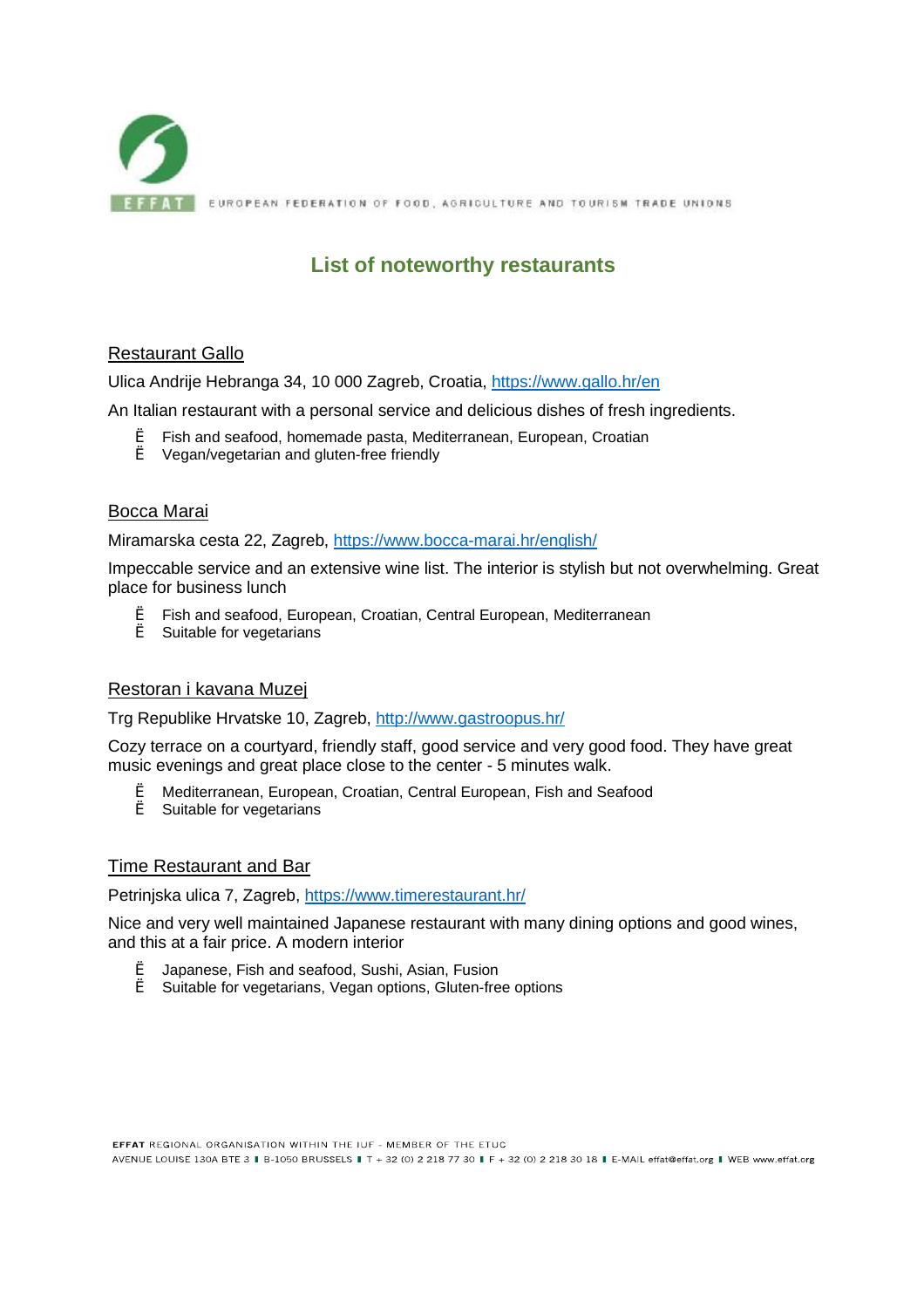

**FFAT** EUROPEAN FEDERATION OF FOOD, AGRICULTURE AND TOURISM TRADE UNIONS

# Le Bistro Esplanade

Ulica Antuna Mihanovića 1 | Hotel Esplanade Zagreb, <https://www.lebistro.hr/en/restaurant.html>

This bistro belongs to the Esplanade hotel but is also accessible for non guests. The interior is sleek and light. You can eat à la carte or choose a menu

- è Mediterranean, European, Croatian
- è Suitable for vegetarians, Vegan options, Gluten-free options

#### Vinodol

Ulica Nikole Tesle 10, Zagreb, [www.vinodol-zg.hr](http://www.vinodol-zg.hr) 

Traditional Croatian restaurant, spacious and popular with locals and tourists

- è Traditional Croatian continental and Mediterranean cuisine, meat, fish
- è Suitable for vegetarians, Vegan options, Gluten-free options

#### Boban

Ulica Ljudevita Gaja 9, Zagreb, [www.boban.hr](http://www.boban.hr)

A cosy decorated Italian restaurant in the pedestrian zone of the city. Manually made pasta and homemade bread.

- è Croatian, Mediterranean cuisine
- è Vegetarian friendly

#### Pri Zvoncu

Vrbik XIII, Zagreb, [www.prizvoncu.com](http://www.prizvoncu.com)

Most famous for its meat dishes and its grilled meat specialties

- è Croatian, steakhouse, barbecue
- è Also has some vegetarian friendly, gluten free options

#### Stari fijaker

Mesnička ulica 6, Zagreb, [www.starifijaker.hr](http://www.starifijaker.hr)

A restaurant with a long history, serving authentic traditional food of Zagreb and surrounding Zagorje region

- è Croatian, traditional continental food, soups, Central European
- è Vegetarian friendly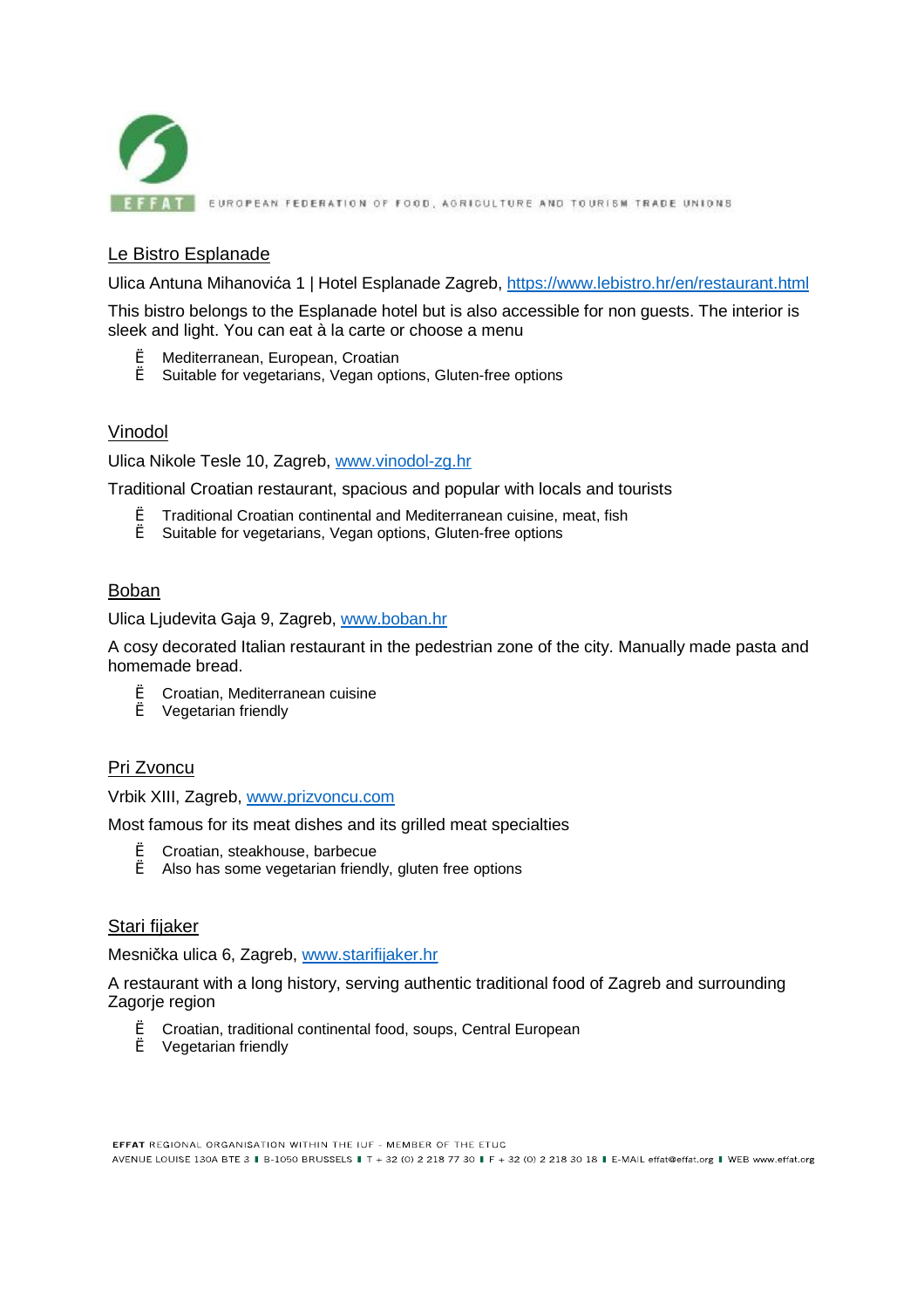

Savska cesta 56, Zagreb, [www.pivnica.hr](http://www.pivnica.hr) 

Pub Zlatni Medo is famous for its own home-made beers, as well as its meat dishes

- è Croatian, meat dishes, fish
- è Some vegetarian options

## Batak grill

Trg Petra Preradovića 6, Centar Cvjetni, Zagreb, [www.batak-grill.hr](http://www.batak-grill.hr)

Most famous for its meat dishes and its grilled meat specialties

è Croatian, grilled meat, barbecue

## Lanterna na Dolcu

Opatovnia 31, Zagreb, [www.lanterna-zagreb.com](http://www.lanterna-zagreb.com) 

Most famous for its traditional Croatian food and meat dishes

- è Authentic Croatian recipes, meat
- è [https://www.tripadvisor.com/Restaurant\\_Review-g294454-d2316285-Reviews-](https://www.tripadvisor.com/Restaurant_Review-g294454-d2316285-Reviews)Restoran\_Lanterna\_na\_Dolcu-Zagreb\_Central\_Croatia.html

## Restoran Nokturno

Skalinska 4, Zagreb, [www.restoran.nokturno.hr](http://www.restoran.nokturno.hr) 

Most famous for its pasta dishes, meat dishes, risottos, pizzas and salads

è Croatian, burgers, chicken, veal, salads

## Okrugljak Mlinovi

Mlinovi 28, Zagreb, [www.okrugljak.hr](http://www.okrugljak.hr)

A 100-year old restaurant, most famous for traditional Croatian food, meat dishes

è Croatian, meat, fish

## Noel

Ulica popa Dukljanina 1, Zagreb, [www.noel.hr](http://www.noel.hr) 

Zagreb's only Michelin star rated restaurant

è Croatian, meat, fish, wine-pairing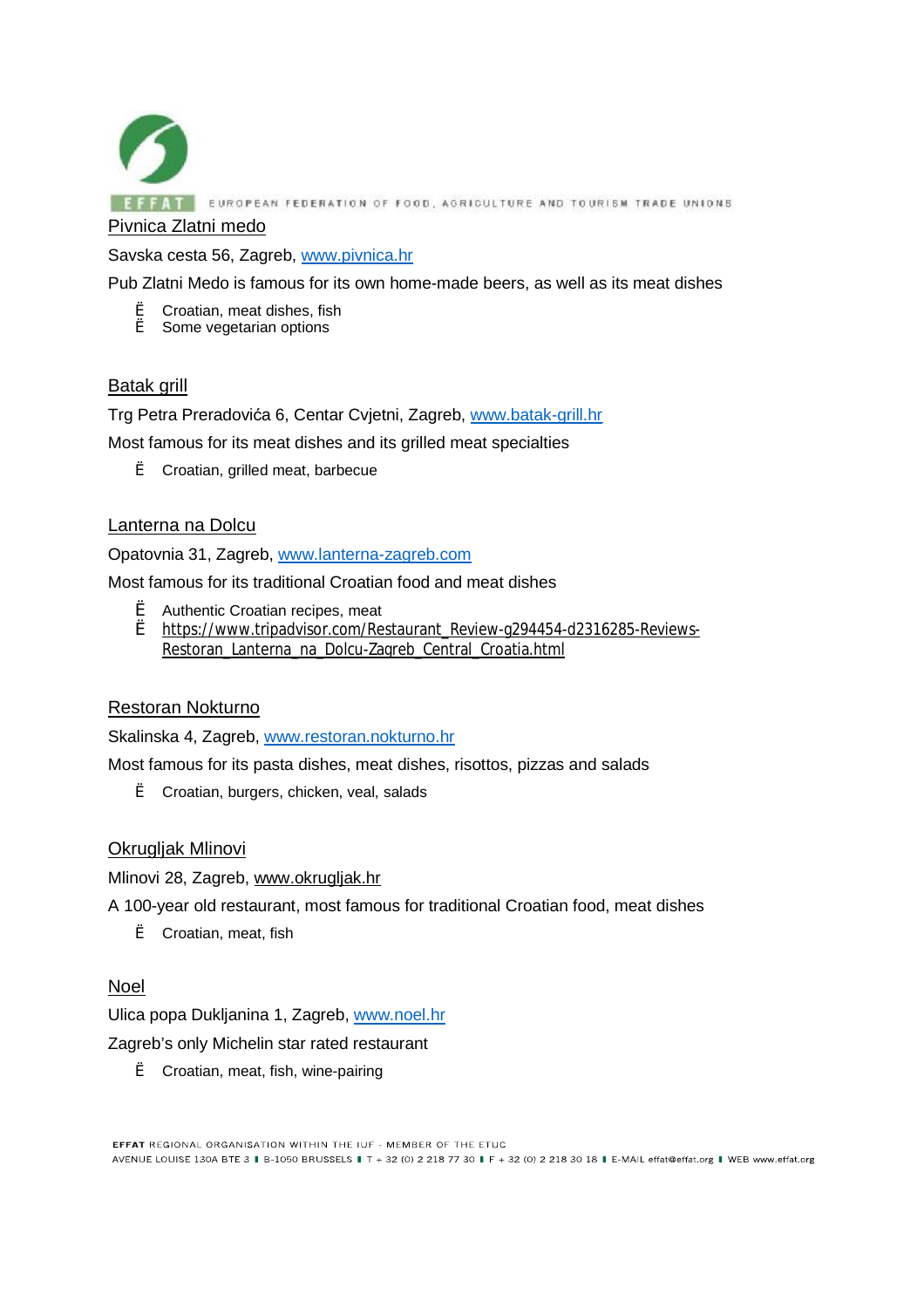

**EFFATE EUROPEAN FEDERATION OF FOOD, AGRICULTURE AND TOURISM TRADE UNIONS** 

# Konoba Didov San - Gornji grad

Mletačka 11, Zagreb (Upper Town), <http://konoba-didovsan.com/english/>

A traditional Dalmatian restaurant in the oldest part of the city. Famous for its fish dishes prepared traditionally

- è Croatian, Mediterranean cuisine
- è [https://www.tripadvisor.com/Restaurant\\_Review-g294454-d1494511-Reviews-](https://www.tripadvisor.com/Restaurant_Review-g294454-d1494511-Reviews)Konoba\_Didov\_San\_Gornji\_grad-Zagreb\_Central\_Croatia.html

## Pod Zidom Bistro Wine Bar

Pod zidom 5, Zagreb,<https://web.facebook.com/PodZidom/>

In the very city centre, across the Cathedral, recommended by The Michelin Guide, 2019 edition. Traditional food, local fresh ingredients

- è Croatian, meat, home-made bread
- è [https://www.tripadvisor.com/Restaurant\\_Review-g294454-d6737490-Reviews-](https://www.tripadvisor.com/Restaurant_Review-g294454-d6737490-Reviews)Pod Zidom\_bistro\_wine\_bar-Zagreb\_Central\_Croatia.html

## Pod Grickim topom

Zamakardijeve stube 5, Zagreb, <https://web.facebook.com/BarCafePodgrickimtopom/>

Located up the stairs towards the Upper Town, offers a wide range of traditional food

- è Croatian, fish, meat
- è [https://www.tripadvisor.com/Restaurant\\_Review-g294454-d846276-Reviews](https://www.tripadvisor.com/Restaurant_Review-g294454-d846276-Reviews)-Pod\_grickim\_topom-Zagreb\_Central\_Croatia.html

## Konoba Bracera

Kaptol 5, Zagreb, [www.konoba-bracera.hr](http://www.konoba-bracera.hr)

Close to the Cathedral, most famous for its Dalmatian food

- è Croatian, Mediterranean, fish, meat
- è [https://www.tripadvisor.com/Restaurant\\_Review-g294454-d5031255-Reviews-Konoba\\_Bracera-](https://www.tripadvisor.com/Restaurant_Review-g294454-d5031255-Reviews-Konoba_Bracera)Zagreb\_Central\_Croatia.html

FFFAT REGIONAL ORGANISATION WITHIN THE ILIE - MEMBER OF THE ETHC AVENUE LOUISE 130A BTE 3 | B-1050 BRUSSELS | T + 32 (0) 2 218 77 30 | F + 32 (0) 2 218 30 18 | E-MAIL effat@effat.org | WEB www.effat.org